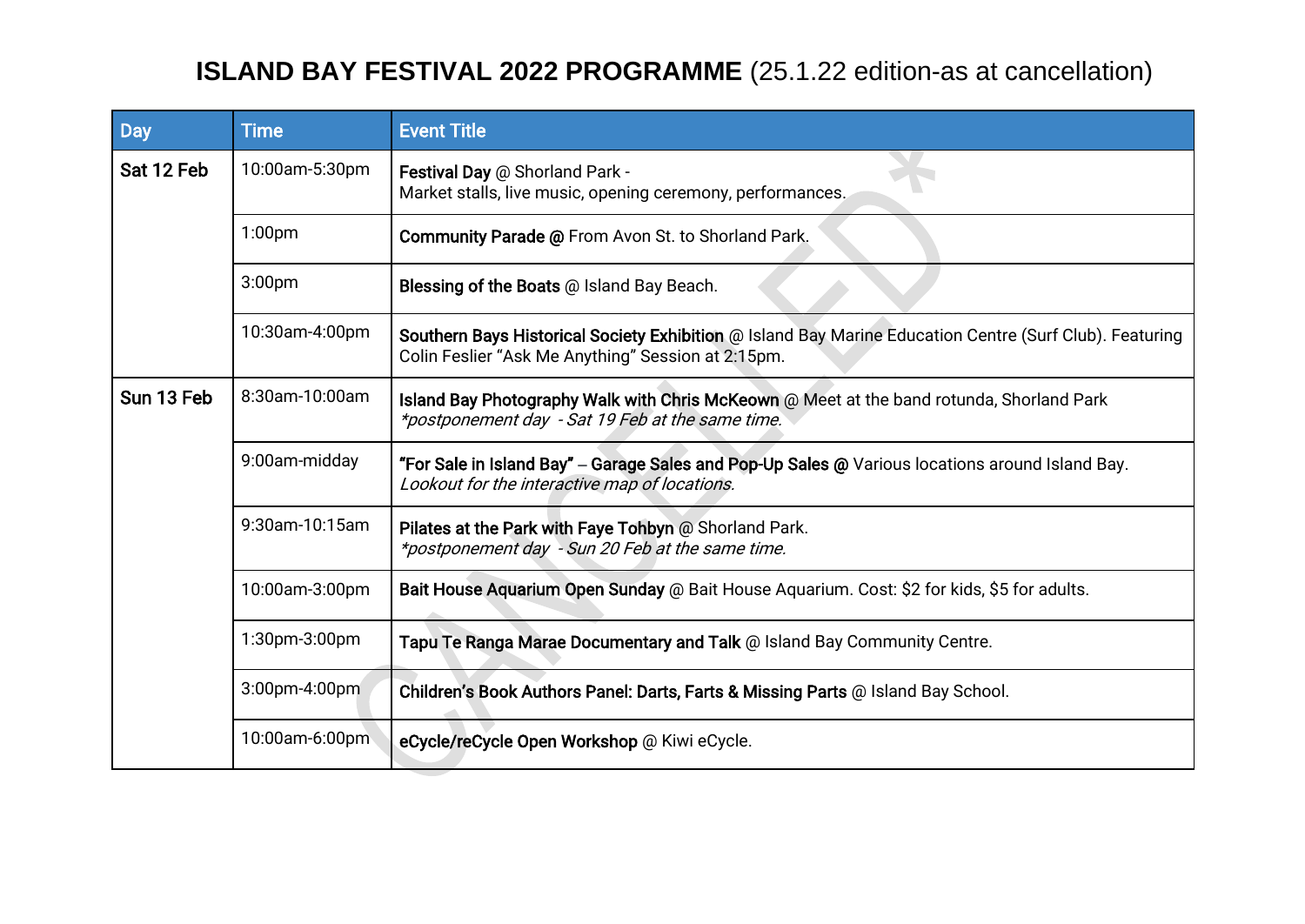| Mon 14 Feb  | 10:00am-11:00am | Festival Storytime and Kiddiccino @ Island Bay Presbytarian Church. Cost: \$2 Koha.                               |
|-------------|-----------------|-------------------------------------------------------------------------------------------------------------------|
|             | 7:00pm-8:00pm   | Valentines Day Ballroom Dance Class @ Island Bay Presbytarian Church.                                             |
|             | 7:30pm-9:00pm   | Southern Bays Historical Society Meeting: Learn about the Marine Reserve @ Island Bay Baptist Church              |
| Tues 15 Feb | <b>TBC</b>      | Daytime event @ TBC.                                                                                              |
|             | 7:30pm-8:30pm   | From Pyongyang to Island Bay - An evening with Anna Fifield $@$ Island Bay Baptist Church.                        |
| Wed 16 Feb  | 10:30am-12:00pm | Community Garden Working Bee @ Island Bay Community Centre.                                                       |
|             | 7.30pm-8.30pm   | The Island of the Mind: Writers of Island Bay discuss their writing and isolation @ Island Bay Baptist<br>Church. |
| Thu 17 Feb  | <b>TBC</b>      | Daytime event @ TBC.                                                                                              |
|             | 5:30pm-6:45pm   | Artisan Cheese Affair hosted by The Cheese Wheel @ Island Bay Bowling Club. Cost \$55.                            |
| Fri 18 Feb  | <b>TBC</b>      | Daytime event @ TBC.                                                                                              |
|             | 7:30pm-late     | Island Bay Musicians Gigs Night @ Island Bay Bowling Club.                                                        |
| Sat 19 Feb  | All day         | South Coast Arts Trail @ Various open studios.<br>* See separate Arts Trail programme for locations and info      |

\* Note: Island Bay Festival's events have been cancelled, however, some independently run events, such as the South Coast Arts Trail, and the Bait House Open Sundays were still going ahead as at 25.1.22. Please contact them directly to ask)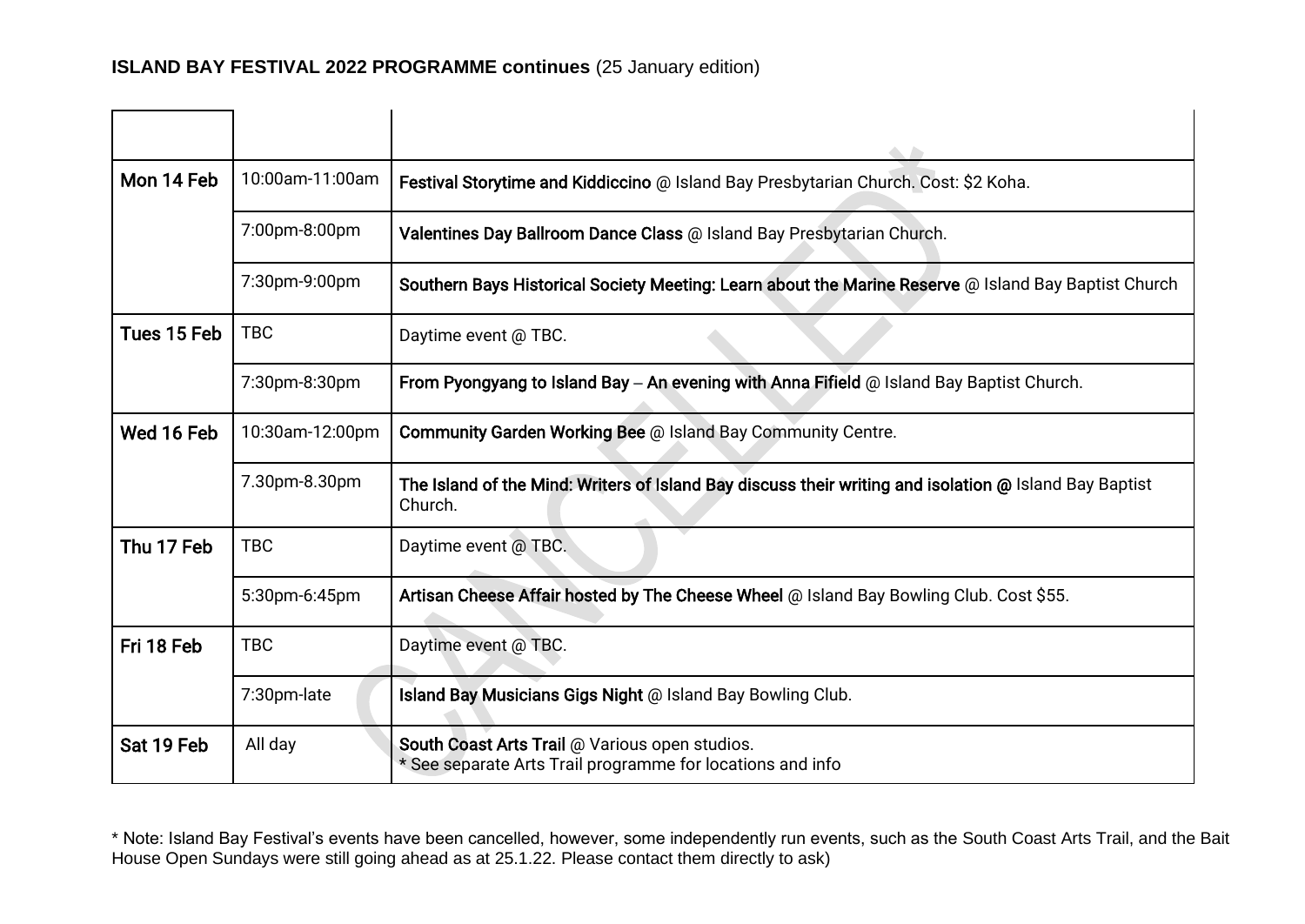## **ISLAND BAY FESTIVAL 2022 PROGRAMME continues** (25 January edition)

|            | 12:00pm-1:30pm | Kavita's Kitchen Curry Workshop and Lunch @ Island Bay Baptist Church. Cost: \$30                                           |
|------------|----------------|-----------------------------------------------------------------------------------------------------------------------------|
|            | 2:00pm-3:00pm  | Nela's Chai - Cooking to Spice up your Health - Fritters, Raita & Curry Workshop @ Nela's home. Cost:<br>\$10               |
|            | 3:30pm-4:30pm  | Nela's Chai - Cooking to Spice up your Health - Pakoras & Curry Workshop @ Nela's home. Cost: \$10                          |
| Sun 20 Feb | All day        | South Coast Arts Trail @ Various open studios.<br>* See separate Arts Trail programme for locations and info                |
|            | <b>TBC</b>     | Sandcastle Building Competition @ Island Bay Beach                                                                          |
|            | <b>TBC</b>     | Island Bay Swim (TBC) @ Island Bay Beach to Tapu Te Ranga Island                                                            |
|            | 10:00am-3:00pm | Bait House Aquarium Open Sunday @ Bait House Aquarium. Cost: \$2 for kids, \$5 for adults.<br>*open every Sunday in summer! |
|            | 10:00am-6:00pm | eCycle/reCycle Open Workshop @ Kiwi eCycle.                                                                                 |
|            | 11:00am-1:00pm | Paekawakawa Link Track Guided Walks @ Derwent St entrance to Paekawakawa. Koha appreciated.                                 |
|            | 1:00pm-3:00pm  | Island Bay Tennis Club Open Afternoon @ Island Bay Tennis Club.                                                             |
|            | 5:00pm-6:30pm  | Glorious Gardens Guided Walk @ Meet outside the Empire Cinema                                                               |
|            |                |                                                                                                                             |

\* Note: Island Bay Festival's events have been cancelled, however, some independently run events, such as the South Coast Arts Trail, and the Bait House Open Sundays were still going ahead as at 25.1.22. Please contact them directly to ask)